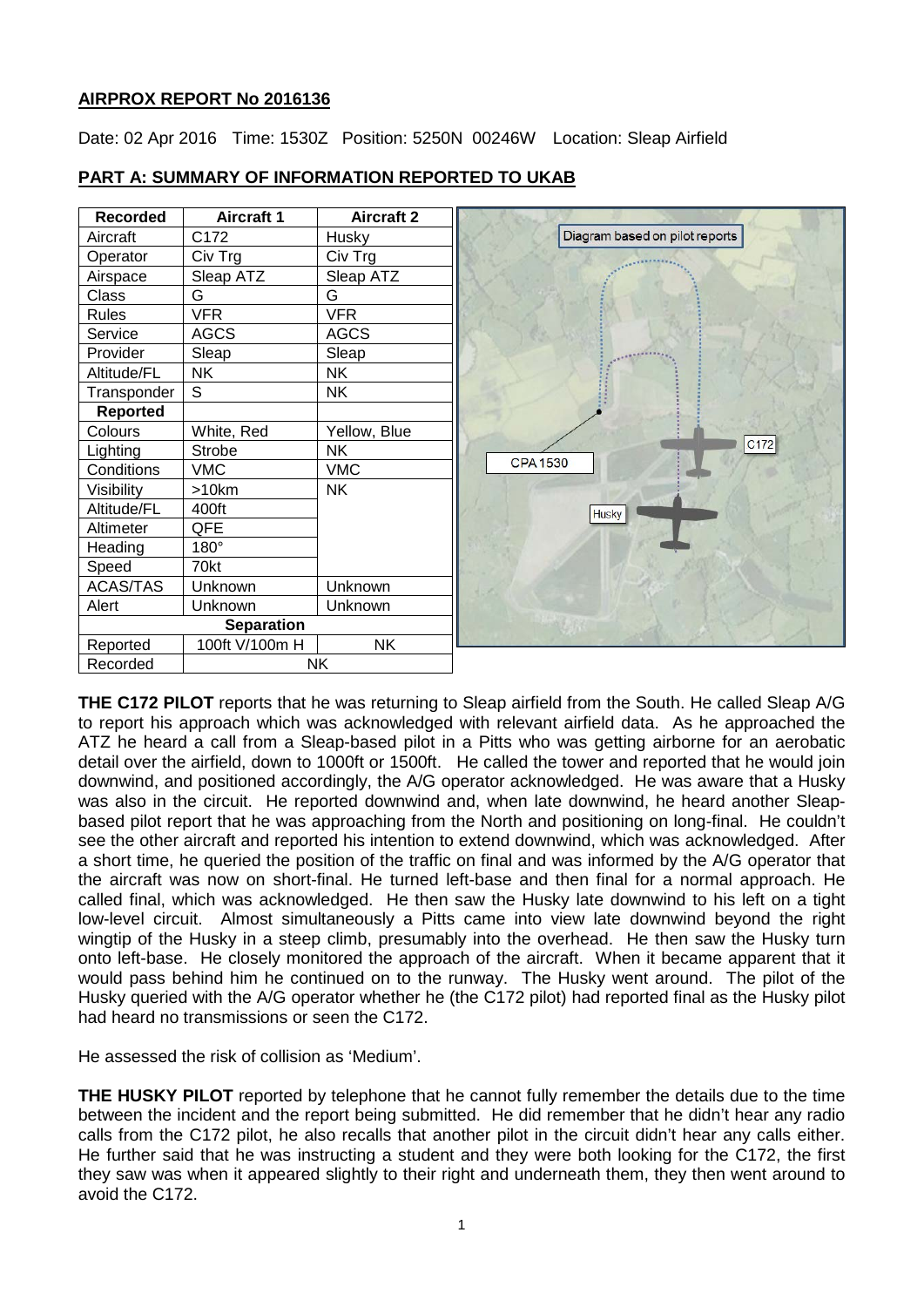### **Factual Background**

The weather at Shawbury was recorded as follows:

METAR EGOS 021350Z AUTO 18007KT 9999 FEW026/// BKN070/// 11/07 Q1009

#### **Analysis and Investigation**

### **UKAB Secretariat**

The C172 and Husky pilots shared an equal responsibility for collision avoidance and not to operate in such proximity to other aircraft as to create a collision hazard<sup>[1](#page-1-0)</sup>. An aircraft operated on or in the vicinity of an aerodrome shall conform with or avoid the pattern of traffic formed by other aircraft in operation<sup>[2](#page-1-1)</sup>.

#### **Summary**

An Airprox was reported when a C172 and a Husky flew into proximity at 1530 on Saturday 2<sup>nd</sup> April 2016. Both pilots were operating under VFR in VMC and both pilots were in receipt of an AGCS from Sleap.

### **PART B: SUMMARY OF THE BOARD'S DISCUSSIONS**

Information available consisted of reports from the pilots of both aircraft, transcripts of the relevant RT frequencies, radar photographs/video recordings, reports from the air traffic controllers involved and reports from the appropriate ATC and operating authorities.

The Board began their deliberations by looking at the actions of the C172 pilot and noted that he had extended his visual circuit downwind in order to integrate with an aircraft joining straight in allow them to adequately deconflict themselves and arrange their flight to conform with the pattern of traffic. The Board could not determine why it had been that the Husky pilot and other aircraft in the circuit had apparently not heard the C172 pilot's final call, but they agreed that this had been a key factor in the resulting incident given that the Husky pilot therefore was not able to update his situational awareness of the C172's position.

The Board then turned to the actions of the Husky pilot. Members noted that he had been aware of the C172 in the circuit but may not have heard the C172 pilot state his intention to extend downwind. Having not heard the C172 pilot's finals call, GA members commented that alarm bells should have been ringing in the Husky pilot's mind, and that he would have been well served in making a radio call asking the C172 pilot for his position before he turned onto base leg and finals himself. Notwithstanding, the Board noted that he and his student had appropriately increased their lookout but it had been unfortunate that they had not seen the C172 until relatively late and had had to initiate a go-around when he realised the aircraft were in confliction.

The Board then looked at the barriers that were relevant to this Airprox and decided that the following were key contributory factors:

- **Flight Crew Acting on Information** was considered **ineffective** because both pilots had been aware of the other aircraft in the circuit but did not use this information to either restate or alter their intentions when they became uncertain.
- **Flight Crew Operational Threat Awareness and Management** was **ineffective** because although both pilots had some information regarding the other aircraft, this could have been enhanced by either the C172 pilot restating his final call when he saw the Husky converging

l

<span id="page-1-0"></span><sup>1</sup> SERA.3205 Proximity.

<span id="page-1-1"></span><sup>2</sup> SERA.3225 Operation on and in the Vicinity of an Aerodrome.